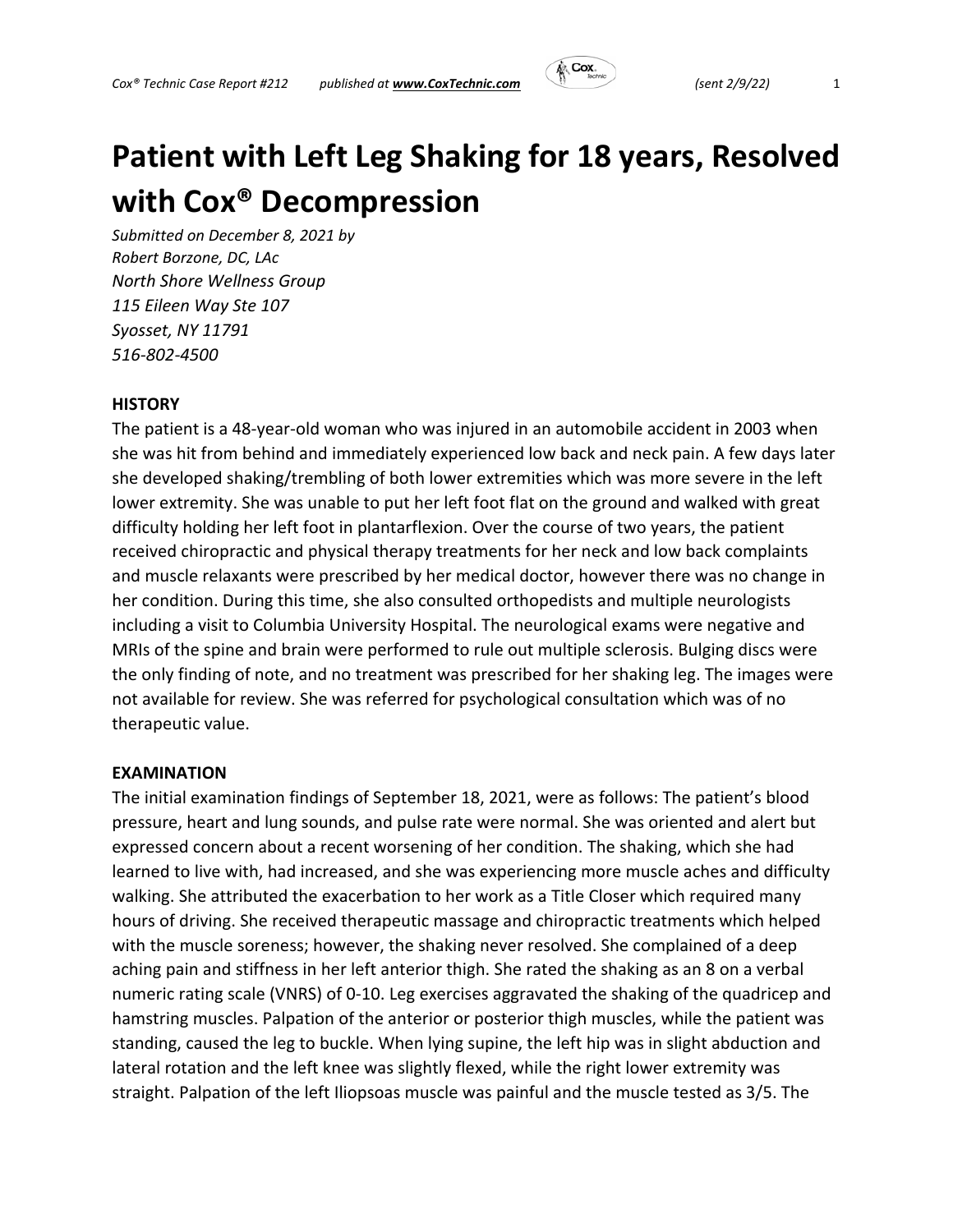

lumbar paraspinal musculature was full and spastic on palpation. Hip and lumbar ranges of motion were within normal limits. She performed heel and toe walking with difficulty, all other orthopedic and neurologic findings of the lower extremities and lumbar spine were unremarkable.

## **DIAGNOSIS**

The tremors and the palpatory pain and weakness of the Iliopsoas muscle along with the abnormal sensation along the anterior thigh indicated that the lumbar plexus was involved. The lumbar plexus (L1‐L4) is located within the psoas major muscle and innervates the psoas major, psoas minor, and iliacus. The superior portion of the psoas major is also innervated by the ilioinguinal nerve (T2‐L1). The diagnosis was lumbar neuropathy, iliopsoas tendonitis, and hip instability.

# **TREATMENT**

Treatment was directed to the lumbar spine and left hip to relieve pain and inflammation, reduce spasm/tremors and restore strength and stability. While prone, the patient received acupuncture treatments to the local points of the lower back and left hip (UB 21, 23, 25, 27, 52, 54 and GB 30). Infrared heat and orthopedic blocking were applied while the needles were retained for 20‐30 minutes. While supine, the iliopsoas muscle was massaged with the lower extremity on the treated side in flexion at the hip and knee. Cox® Decompression treatment was then administered according to Protocol II. The patient was instructed to apply heat at home and continue with the low back and hip stretches she had been doing.

### **CLINICAL OUTCOME**

The patient was treated twice a week, and on her sixth office visit (October 14<sup>th</sup>), she reported that the shaking in her leg had stopped. The deep aching pain in her anterior thigh was still present but less frequent and much less intense (rated as 1‐2/10). She did not feel any restriction in mobility. The patient stated that she had been able to go bowling that week. She reported that her "back is looser overall, everything is looser." The left iliopsoas was no longer tender on palpation and tested as 5/5. Her treatments continued twice weekly. and she gradually resumed working out with a personal trainer. Treatments were suspended while the patient did some travelling and then contracted COVID and was quarantined for two weeks. During her most recent office visit on December 10<sup>th</sup>, she complained that her lower back was stiff and sore and experienced occasional left thigh pain and stiffness when driving. Her leg shaking is completely resolved. She is working out with a personal trainer twice a week and doing cardio (spin class) once a week. She has resumed treatment on a weekly basis.

It was particularly rewarding to help someone who had suffered for so long with a condition that seemed untreatable. It is important to recognize how exceptional this individual is in that